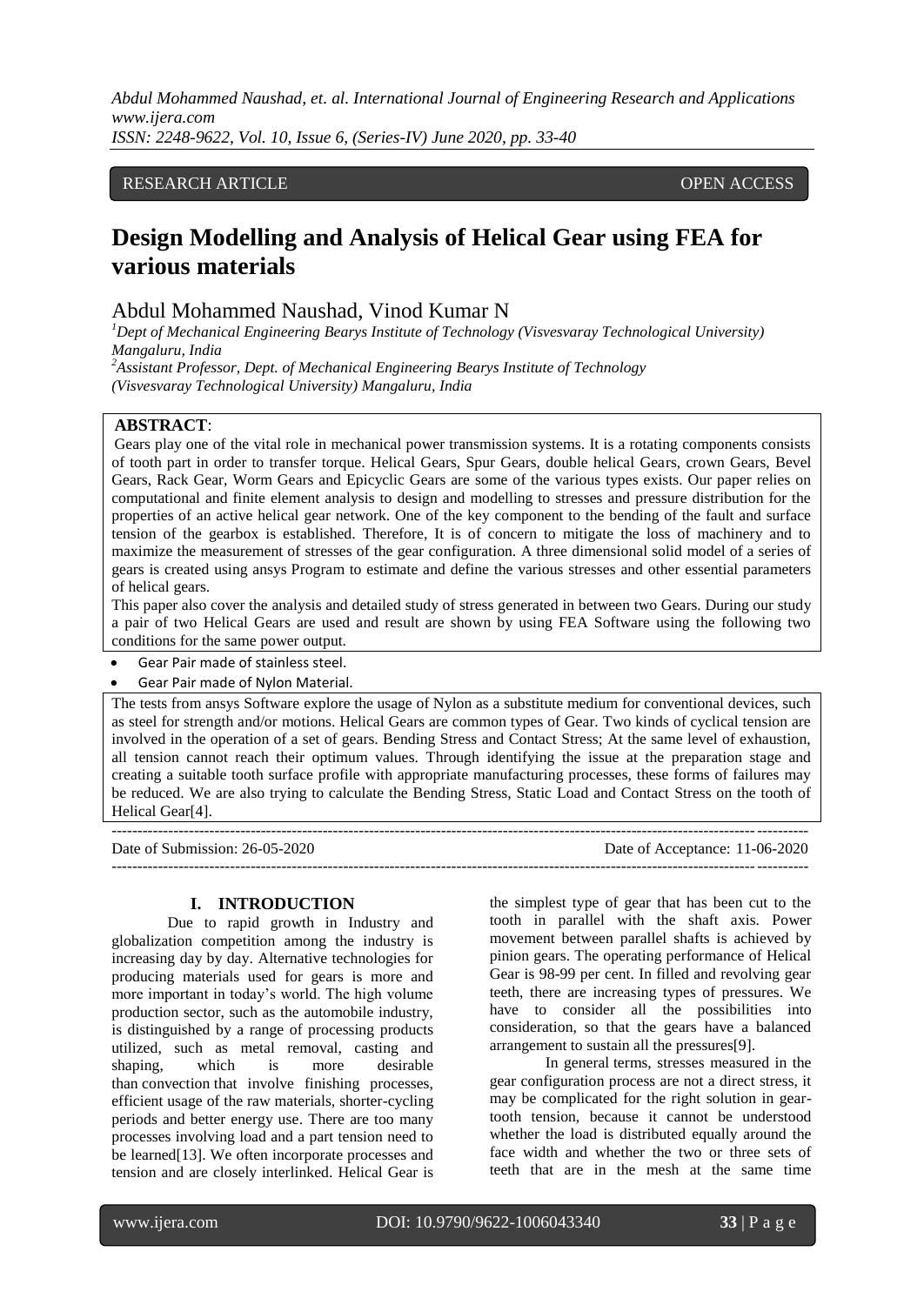*Abdul Mohammed Naushad, et. al. International Journal of Engineering Research and Applications www.ijera.com*

*ISSN: 2248-9622, Vol. 10, Issue 6, (Series-IV) June 2020, pp. 33-40*

coordinate correctly. We will also find the best path to issues such as tension, lingering pain, ineptitude and tooth misalignment.



**FIGURE NO – 1:** STRUCTURAL ANALYSIS OF HELICAL GEAR

To handle and study failure mechanism, we have considered two theoretical formulas as follows:

1. *Hertz Equation:* to calculate the total amount of Bending Stress. The system of finite element models may provide this knowledge, but it's time to generate such a model. The software can be used to reduce modelling[1]. FEA workbench is one of these versions.

2. *Finite Element Method:* The finite element process is the scientific computational analysis with possible solutions to a broad variety of engineering problems. Due to its complexity as an analysis tool, we find it essential to obtain approximate solutions to the problems instead of being exact similar to solutions, because it cannot be obtained in an analysis tool in the engineering school and in the business, because of the more and more engineering problem. An empirical approach is a mathematical concept that considers every spot in the body of the need uncertain substance and is thus true for an unlimited number of locations in the body[6]. The engineer's tool to quantitative approach offers the estimated solution for the question concerning complicated material properties and boundary conditions.

## **II. RELATED WORK**

Experimental tests and research include the assessment of the material fringe nature of the Finite Element substance for testing, the detection of stresses in a sample and test scaling. In the entire question of elastic visual stress analyses, the precision of the Finite Element Model has a great impact on the results obtained, so planning the model is critical. The next steps are the planning of the concept of the finite element.

 Pattern making: For moulding 3D model, it is necessary to make pattern either of metal or wood. In previous work, prototype of a helical gear itself is used as a pattern.

 Design the Pattern in Rubber Mould and install in wooden Frame: In proportion of 100: 2.4. Silicon rubber vulcanizing at the room temperature was produced from Sylartivi-11 & catalyst. Casting pattern & scale disk. The device was constructed of Araldite CY203-1 IN epoxy resin in a proportion of 100:7 combined with HY-951 hardener. The reference disk was shaped in the same way to define the content fringe interest.

**Praveen M Kinge [1]**, observed in his stress analysis experiment using ANSYS on gear box which is used in the sugar Manufacturing Companies and he was found that, the failure for Gearbox was teeth edges due to wear of teeth. This is primarily because of the elevated tension pressure on teeth surfaces. Three improvements have been introduced to minimize these pressures. The three improvements were firstly the teeth edges tapered by angles to 20, secondly the wheel groove, and lastly, the teeth root holes[8]. When analysing this, it was noted that the existing design of the gearbox isn't at the safe limit. Life is improved after the adjustment of the gearbox by strengthening safe controls.

**M Prashant [2],** On Analysis and Design of Helical Gear using AGMA and ANSYS standards quoted in his paper at any point of time only one teeth was in contact and take the total load. The necessary torque can be transferred with the aid of a loading frame via the loading worm & wheel and fringe method. That transitions torque from worm to worm wheel and stresses are pushed into the wheel as the wheel movement finishes. The loading frame has been designed and developed to load the calibration disk. This passes torque from worm to worm wheel and stresses are forced into the wheel as the wheel movement ceases. The loading frame has been designed and developed to load the calibration disk. The following parameters are needed for the design of loading frame and for load prediction of the model. Worm wheel speed  $(n) = 1439$  rpm Worm gear transmission torque = 33257.27 N.mm Power transmitted by gearbox (P) = 5.0 kW Tangential components, acting on wheel,  $= 16732.57$  N Appropriate fringes load of 2 kg was required.

**Rati Jain, Pratik Goyal [3],** conducted research on Spur Gear Box using SCM415 and 15NiCr1Mo15 Material using Contact Stress Technique on Gear Box and found different results. Deformation type of Model has been used using ANSYS as Software for Analysis purpose[7].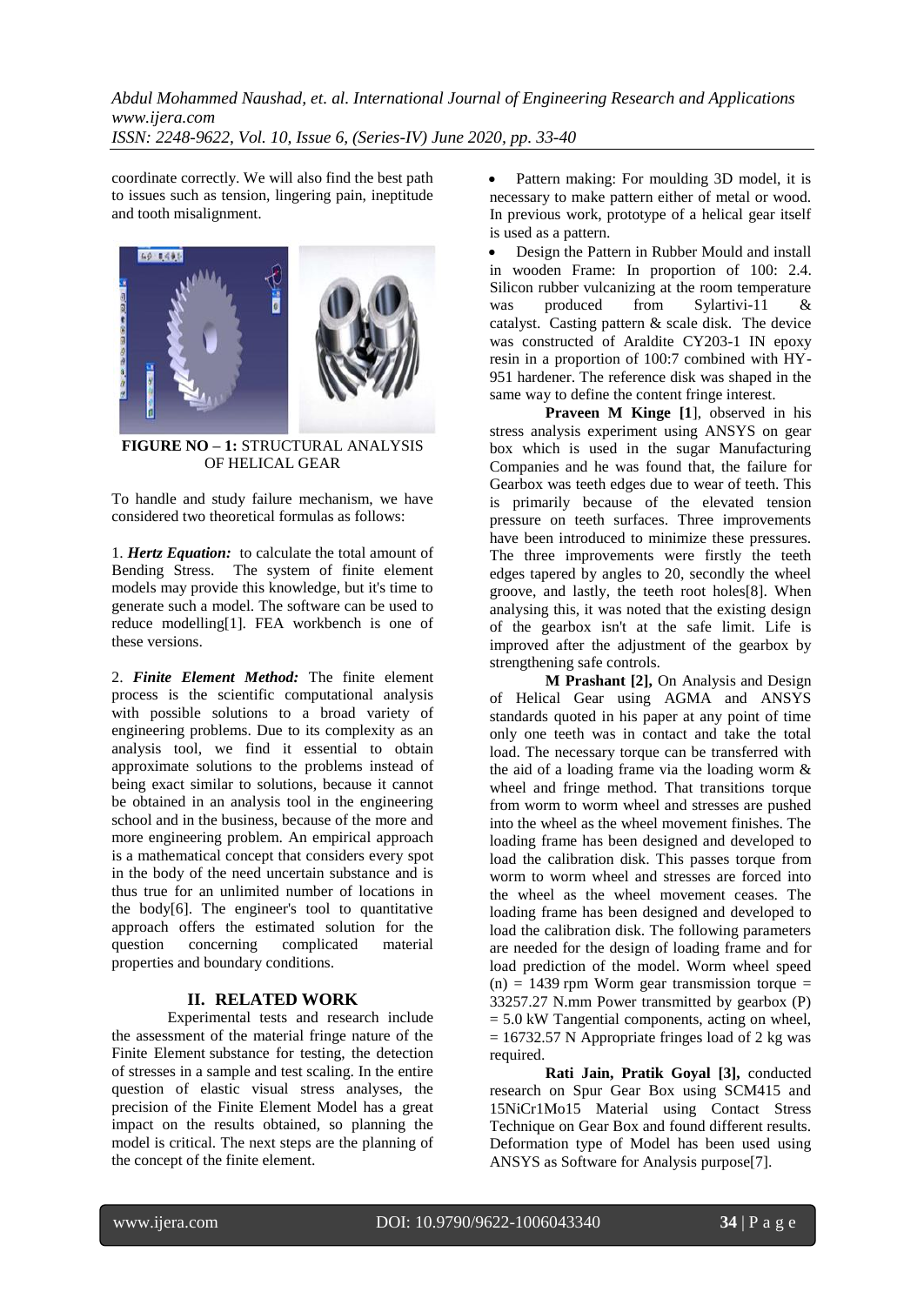**S Sai Anusha et al. [4],** carried out an experiment at helix angles, face width and different pressure angle using ANSYS and AGMA Software to carry out Contact Stress Analysis of Helical Gear. The ANSYS app utilizes a strong 3D model built with ProE app, as well as the numerical tension solution. The results achieved are measured with the AGMA stress calculation, according to specific parameters, which can help to design helical gears in a safe and efficient way[10].

Design and Modelling Gear System is one of the critical and challenging part of in Mechanical Industries, several proposal and papers are published which are under research. The study of gear tension, transmission faults, the estimation of gear dynamic loads, transmission noise and optimal configuration of gear sets also constitute major issues in gear architecture[2].

## **III. PROPOSED WORK**

The main objective of the project is to design and analysis a three-phase cyclical planetary helical gear reduction unit which is designed to meet the 64:1 reduction ratio performance specifications. The assembly and interference function is designed in ANSYS. All the parts. For the measurement of its strength, the modelled components are used. Our goal is to obtain a 64:1 reduction ratio for a cyclical three-stage planetary gear reduction. The steps involved in Design and Analysis of Helical Gear are as follows

- Designing.
- Modelling.

 Analysis of Modelling of the Helical Gear using ANSYS Software.





Fig No. 3 : Stresses Distribution in Helical gear made of Cast Iron

Fig No. 4 : Total Deformation on Helical Gear made of Structural steel

## **HELICAL GEAR MODEL SPECIFICATION**

Helical Gears are more precise compare to Spur Gear. The teeth 's leading edges are not in line with the moving direction, but at an angle<sup>[3]</sup>. This angling is a segment of the helix since the gear is curved. In parallel or crossed paths, helical gears may be meshed. The first applies to the parallelness of the shafts and this is the most famous instruction. The shafts are not parallel to the latter. Winked teeth gradually become more smooth and silent than spurred gear teeth. With parallel helical gears, each pair of teeth first contact on one side of the gear wheel at a single point; then a moving contact curve gradually grows across the face of the tooth to maximum level then retreats into contact until the teeth break in a single spot on the other side. Helix Angle, Angle between a tangent to the helix and the gear axis. Is zero in the limiting case of a Spur Gear.



Fig No.5 : Helical Gear Nomenclature

- Helical Gear Geometric Proportion P = Circular pitch = d g.p/z<sub>o</sub> =  $d_p p/z_p$
- $P_n$  = Normal circular pitch = p.cos $\beta$
- $P_n$  = Normal diametrical pitch =  $P/cos\beta$
- $P_x = Axial pitch = p_c / tan\beta$
- $M_n$  = Normal module = m/cos $\beta$
- $\alpha_n$  = Normal pressure angle = tan<sup>-1</sup> (tan $\alpha$ .cos  $\beta$ )
- $β = Helix angle$
- $d_g$  = Pitch diameter gear =  $z_g$ .m
- $d_p$  = Pitch diameter pinion =  $z_p$ .m
- a = Centre distance =  $(z_p + z_g)^*$  m<sub>n</sub> /2cos  $\beta$
- $a_a =$  Addendum = m
- $a_f = Dedendum = 1.25*m$

The spur gear unexpectedly adds tension and noise to a linear touch over the whole range. Spur gears produce a distinctive high speed whine and cannot torque as much as Helical Gears[6]. In situations where noise control is a problem, where spore gears are used for low speed applications, the use of Helical Gears is indicated if high speeds, high power transmission or the reduction of noise are important for applications. The speed is called a strong one because the velocity of the pitch line is over 25m/s Very sometimes helical gears are used with the helix angle of one with the negative helix angle of the other, a pair of a right-handed helix and an equivalent left-handed helix. The two angles are identical but opposite: the angle of the shafts is negative, i.e. the shafts are parallel. Where the total or gap is not nil the shafts are crossed, as mentioned above. The shafts. The helix corners are on the same hand with shafts crossed at the correct angle as they would reach 90 degrees.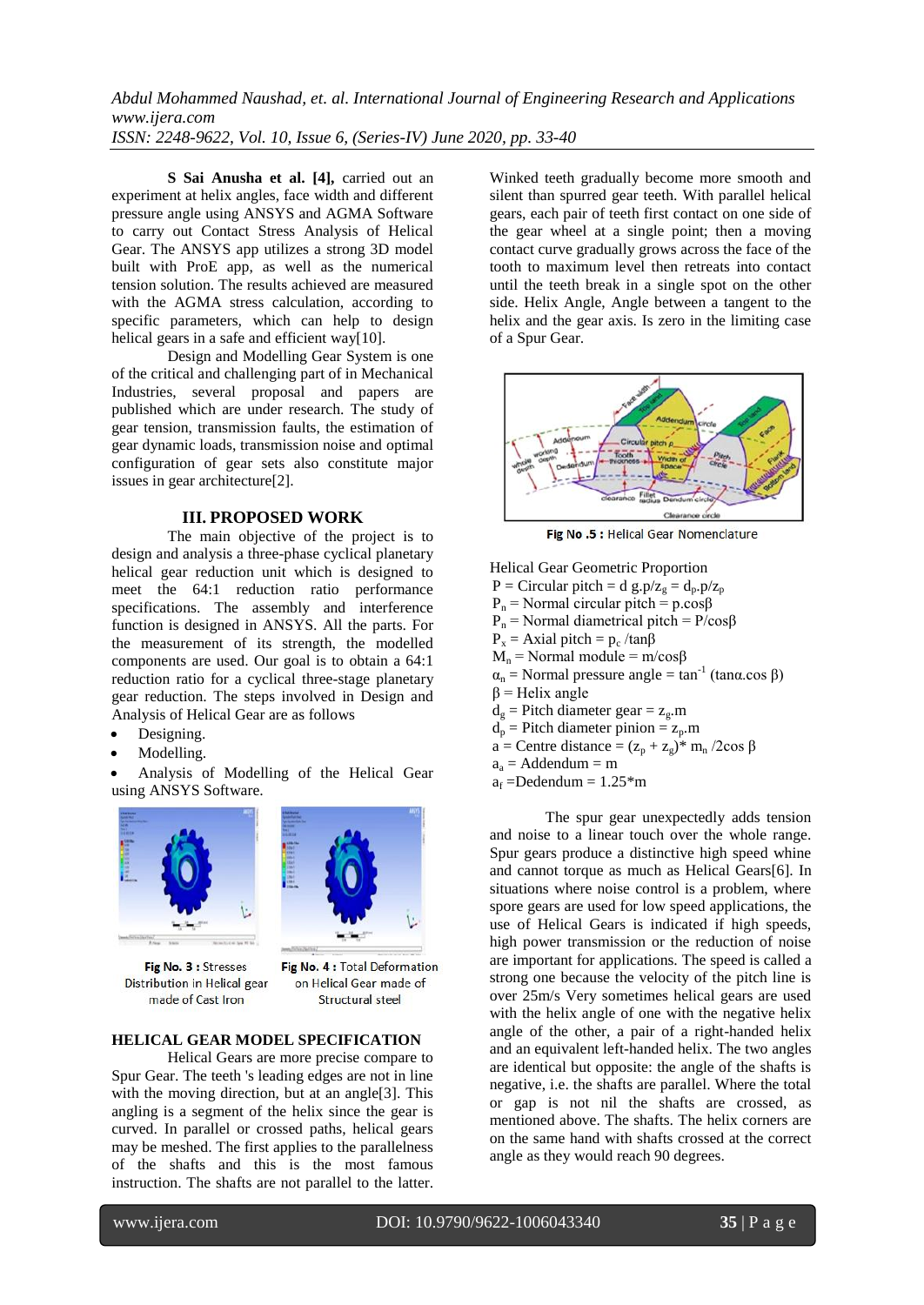### **IV. DESIGN METHODOLOGY**

Spur Gear are widely used by experts because they are very easy to manufacture, if you want to transmit power in between parallel shafts. In case of some operations such as Smoother Engagement, Noiselessness, Meshing of Teeth Helical Gears are preferred[2]. When parallel Helical Mesh with each other, the following condition must be satisfied.

 Both the Gear should maintain equal Helix Angles.

 Teeth of the Gear must have the equal design and Module.

 One gear should have left handed helices and opposite one right handed helices angle.

In this paper, Based on different categories of Gear tooth, Design equation and assumption from variables the transmission ratio analysed and calculated. Let us assume Full Dept Profile =  $20^0$ ; Helix Angle  $(\beta) = 17^0$  ' Max No:of teeth on pinion  $(Zp) = 21$ ; and Normal Module (Mn) = 5.

| <b>Geometric Property</b>       | Gear    | <b>Pininon</b> |
|---------------------------------|---------|----------------|
| No: of Teeth                    | 51      | 19             |
| Diameter of the Pitch<br>Circle | 261     | 105            |
| <b>Standard Design</b>          | 6       | 6              |
| Helix Angle                     | $60^0$  | $60^0$         |
| Width of the Phase              | $65$ mm | $65 \text{mm}$ |
| Angle of the Pressure           | 21      | 21             |
| Diameter of addendum            | 271     | 114            |
| Diameter<br>of<br>Dedendum      | 248     | 91             |

**Table 1** : Analysis of Gear Dimension

#### **SOLID FRAMEWORK MODELING OF HELICAL GEAR**

The project engineer will use our structure to direct the creation of the component in its characteristic parameters. The key parameters specifying the built gear may be used as criteria for determining the equipment during gear construction, for example the modulus, the pressure angle and the number of teeth. The equation modelling and relation is utilised, The relation is used to communicate relations between the dimensions required to determine the specific model parameters. In this work the plates, the pressure angle, the number of teeth, and the helix angle are known as the input parameters for the gears with various geometric properties to be modeled from the current models by just changing the few parameters upon which the gears depend.

In accordance with its property, the Skilled Engineer uses these criteria to establish the structure of the helical equipment and all details

required to construct the layout[12]. The exact three-dimensional helical gear designs are built using the relation equation in Pro / Engineer. The installation of the equipment requires the left and the right helical gear into account. The file is then stored in the folder of IGES. In order to plan schematic model of machinery, the proportions derived from theoretical study have been used.



**Fig No. 6 :** Solid 3D Module of Helical Gear

#### **CALCULATION OF HELICAL GEAR STRENGTH**

To avoid the failure and damage of the gear during its life span a standard prerequisite are strictly maintained, a complete knowledge of individual gear teeth required to calculate the load carrying capacity. The most significant stress we are considered during design of gear are :

Stress generated during teeth Bending process.

 Stress generated due to contact pressure (Hertz).

To calculate total bending stress in helical gear system, Hertz Equation is used which was introduced in 1892 and still remain same for most of the Gear Design System. In our paper, we have considered, Helical Gear system as Cantilever Beam as shown in figure[7]. The tangential force variable (Ft) induces the moment of bending across the tooth 's foundation.

#### **ASSUMPTIONS:**

1. The full pressure is distributed in static state on the tip of a single tooth.

2. The minute Radial Component is utilized.

3. The load is distributed over the whole facial width evenly.

4. Powers are negligible regardless of slipping friction.

5. The tooth fillet pain concentration is negligible.

The total bending stress is calcuted using standard Lewis Bending Equation according to AGMA Norms[11]. The values which are obtained during experiments are as follows

 $\sigma_b$  = Ft Kv Ko (0.93Km) b m J Where,

- Face width  $(b) = 21$ mm
- Load distribution factor = 1.3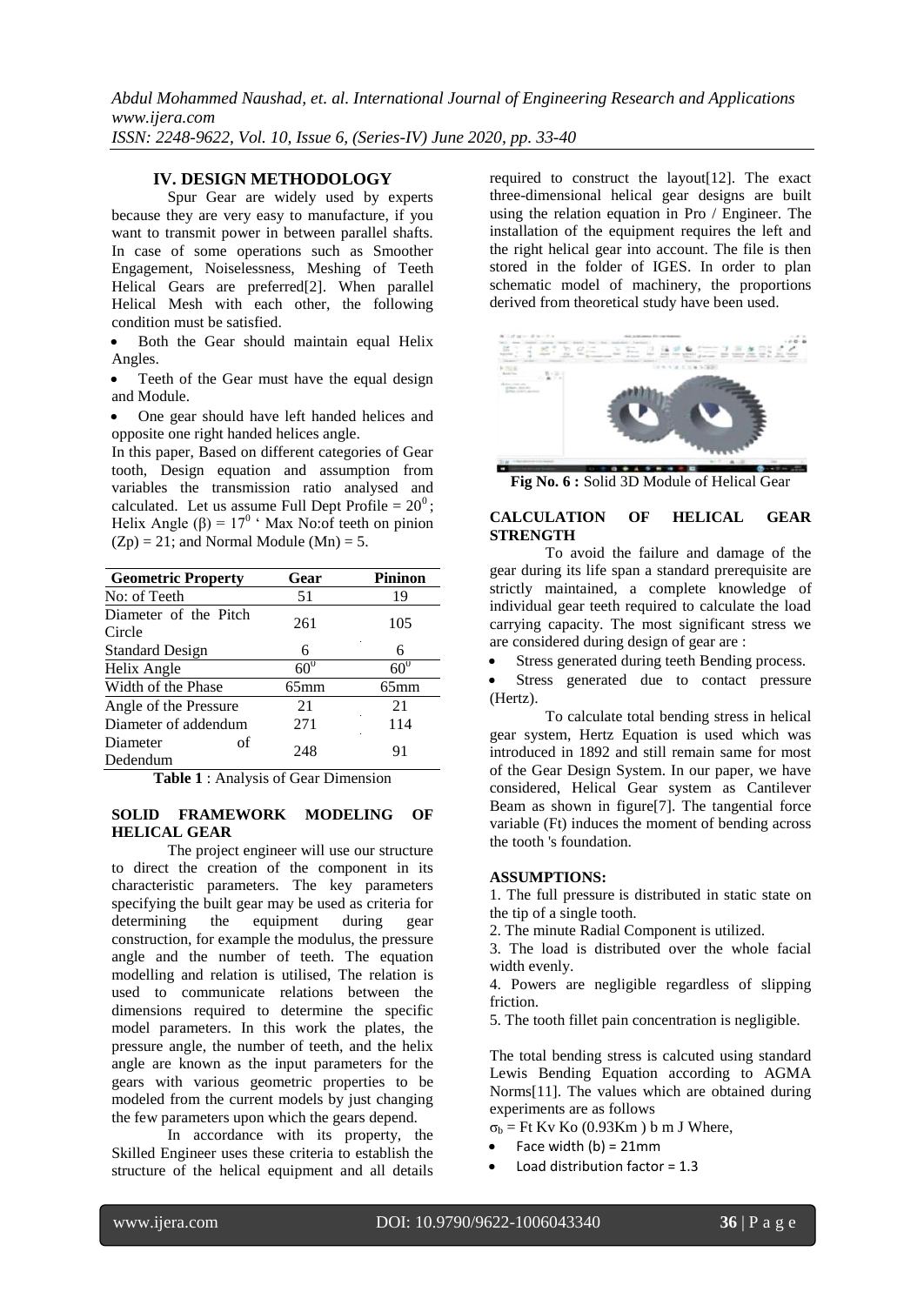- Geometry factor (J) = 0.593
- Dynamic Factor (Kv) = 1.17
- Overload factor (Ko) = 2.0

| SL NO | RATING OF     | <b>BENDING STRESS</b> |  |  |  |
|-------|---------------|-----------------------|--|--|--|
|       | <b>TOROUE</b> | $(\sigma_{\rm b})$    |  |  |  |
|       | 351           | 92                    |  |  |  |
|       | 401           | 405                   |  |  |  |
|       | 491           | 111                   |  |  |  |

**Table No.2 :** Bending Stress for Different torque condition

## HELICAL GEAR ANALYSIS USING FEM (FINITE ELEMENT ANALYSIS)

Finite element analysis is a computer-based computational tool for the calculation in the defined boundary state of structural strength and behavior. The arrangement of the FEM is defined as finite elements and joined of different sections, known as the nodefinite element analysis is the numerical solution of the mechanical components obtained by the discretification of the mechanical components into a limited number of building blocks (identified as elements). Fem is an simple way to measure the tension produced in a pair of gears opposed to theoretical approaches. Therefore FEM is widely used for the stress analysis of mating gears.

The FEM research is performed with the aid of an analytical method ANSYS 14.0 for which we evaluate quantities such as absolute deformation, relative of lost force, maximal shear tension, normal frequencies and mode types in real boundary conditions[6]. Numerical models in Creo 3.0, which were imported into ANSYS as IGES to be further evaluated, were planned. The typical figure shows the Gear Analysis using FEM Technique.





#### STRENGTH OF MATERIAL AND PROPERTIES

This project is designed to analyze, in contrast with standard steel alloy gear assembly, the structural and vibrator properties of composite type gear for the heavy duty device. We have

considered the following materials to calculate the strength of material.

 The Metal matrix composite composite (MMC) materials.

Carborized steel 10c4 with case hardening.

 Composite selected have AL 6061 matrix with 18% SiC reinforcedment materials.

Carbon fibre reinforcement in epoxy resin.

 Caron fibre reinforcement in silicon carbide matrix.

Substituting the composite material for the gear have benefit of higher specific strength, less weight, better damping power, longer life, lower critical speed and greater torque carrying ability which can results in substantial amount of weight reduction as opposed to steel The composite material have the orthotropic elastic behavior rather than linear elastic properties. The research state was believed to be unchanged. The FEA research estimates technically the devices made by a hybrid Yung modulus and Young's alloy steel element and Poisson ratio are drawn from a concept database[5]. Young composite material module (varies with direction) is anisotropic and can be calculated by law of blend. The various mechanical properties of the selected material were given in the table below

| ALSIC<br><b>STEEL</b><br><b>CARB</b><br>CVI-<br>(21%<br>10C4.0<br>C/SIC<br>ON<br>SIC)                                                  | <b>Materials</b> |  |  |  |  |  |  |  |
|----------------------------------------------------------------------------------------------------------------------------------------|------------------|--|--|--|--|--|--|--|
|                                                                                                                                        |                  |  |  |  |  |  |  |  |
| Young<br>GPa<br>151<br>211<br>451<br>96<br>Modulus                                                                                     |                  |  |  |  |  |  |  |  |
| Poison<br>0.35<br>0.35<br>0.35<br>0.35<br>Ratio                                                                                        |                  |  |  |  |  |  |  |  |
| Tensile<br><b>MPa</b><br>310<br>501<br>421<br>51<br>Strength                                                                           |                  |  |  |  |  |  |  |  |
| $Kg/m^3$<br>Density<br>7851<br>2811<br>1801<br>2101<br>$\bullet$<br>$\sim$<br>$\sim$<br>$\mathbf{v}$<br>$\sim$<br>$\sim$ $\sim$<br>. . |                  |  |  |  |  |  |  |  |

**Table No.2 :** Strength Properties of different materials

#### **MESHING OF GEAR ASSEMLY**

The 3-D model for the gear-building was developed in creo 3.0 and was imported as an iges file format in ansys analytic software for the study of its structural actions at a specific load information condition[3]. After the model had been imported in ansys the appropriate material was added to the model and then meshed in ansys which split the whole body into a tethydral unit connected with nodes[8]. The total Nodes and Table are given below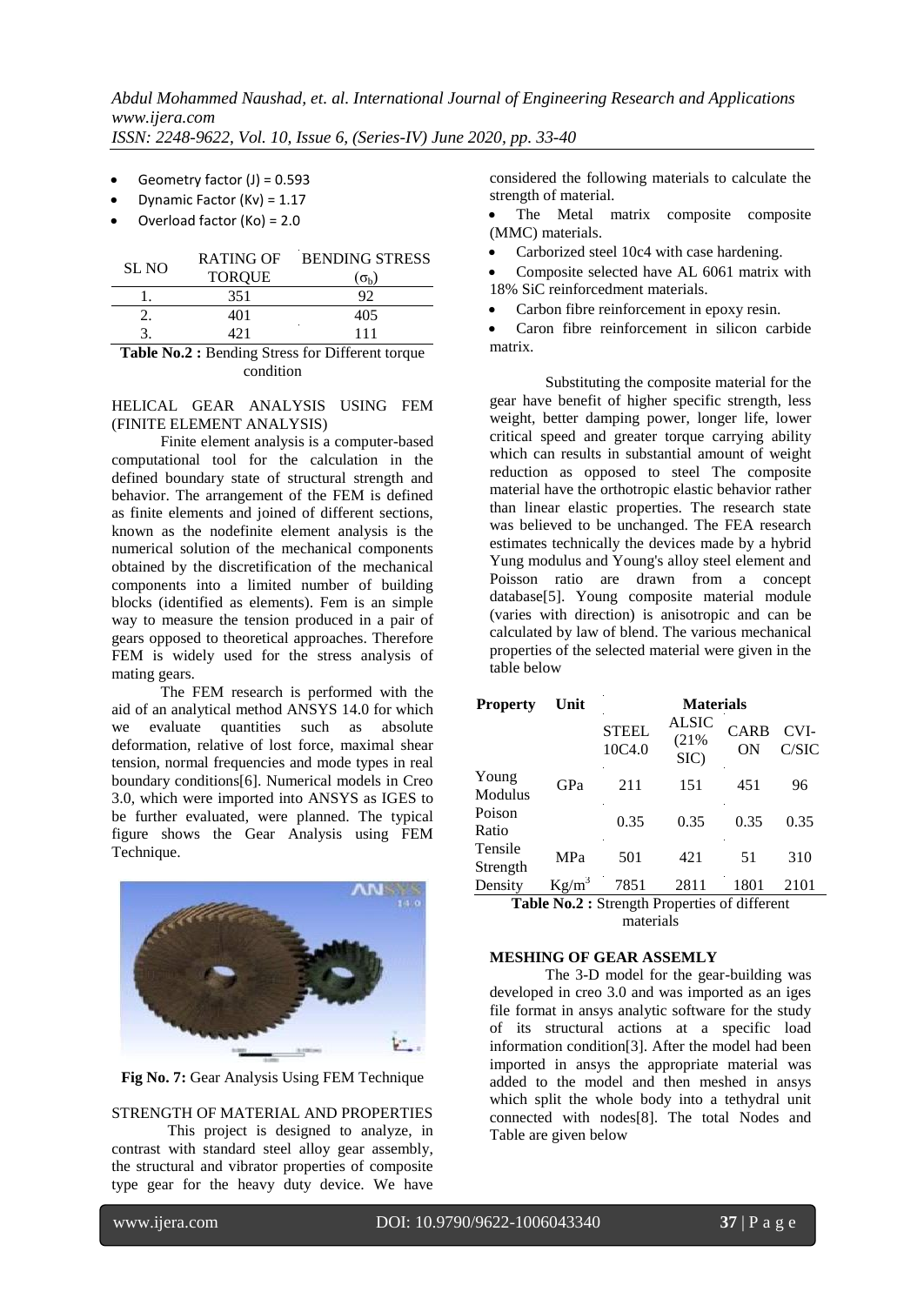PART 1 PART 2 Nodes 92860 312726 Elements 20527 71962

**Table No.3 :** Meshing of Gear Assembly



**Fig No. 8 :** Solid Modelling using Ansys

#### **BOUNDARY CONDITION OF HELICAL GEAR**

The frictional support is less added to the inner rim of a pinion gear to evaluate and model the actual situation as well as the frictionless support on the internal rim of the gear is added to facilitate its tangential rotation but to limit the radial transition. Period of moment relative to the torque in N-m, applied in clockwise direction as a moving location on the inner rim of the pinion.



**Fig No. 9:** Boundary Condition of Helical Gear

#### **STATIC STRUCTURAL ANALYSIS**

To order to study the action of the system under the constant load pressures, static structural research has been performed thus considering inertia and damping effects as well as load-variable loads. All non-linearity forms, such as large deformations, plasticity, creeping, stress rigidity, contact elements etc. are allowed. This outcome defines how the system avoids the external loads applied. When the stress values measured in this study exceed the acceptable levels, the system itself would collapse. Such study is important to avoid such a loss. The FEA-based analysis method has been used in this project to investigate the structural behavior, for each composite material, of various compositing materials under the defined boundary conditions, by evaluating overall deformation, equivalent of lost stress for each composite material and then the relation.

The structural tests focused on FEM were shows as: AT TORQUE = 350 N-M AT 4000RPM1. Simulation findings of steel alloy and Al-SicC composites were shown below. Stuff for traditional steel[6].

#### AT TORQUE = 350 N-M AT 4000 RPM



**Figure No.10 :** Convetional Steel Material



**Figure No. 11 :** The Aluminium silicon carbide composite



**Figure No. 12 :** For the 50% carbon fibre reinforced in epoxy resin



**Figure No. 13 :** For carbon reinforced silicon carbide ceramic composite

## **V. FINAL ANALYSIS AND RESULT**

The comparison of results both numerically and analytically obtained from existing design for SPTC Gearbox of each gear set of Helical Gear are presented in the table no (4).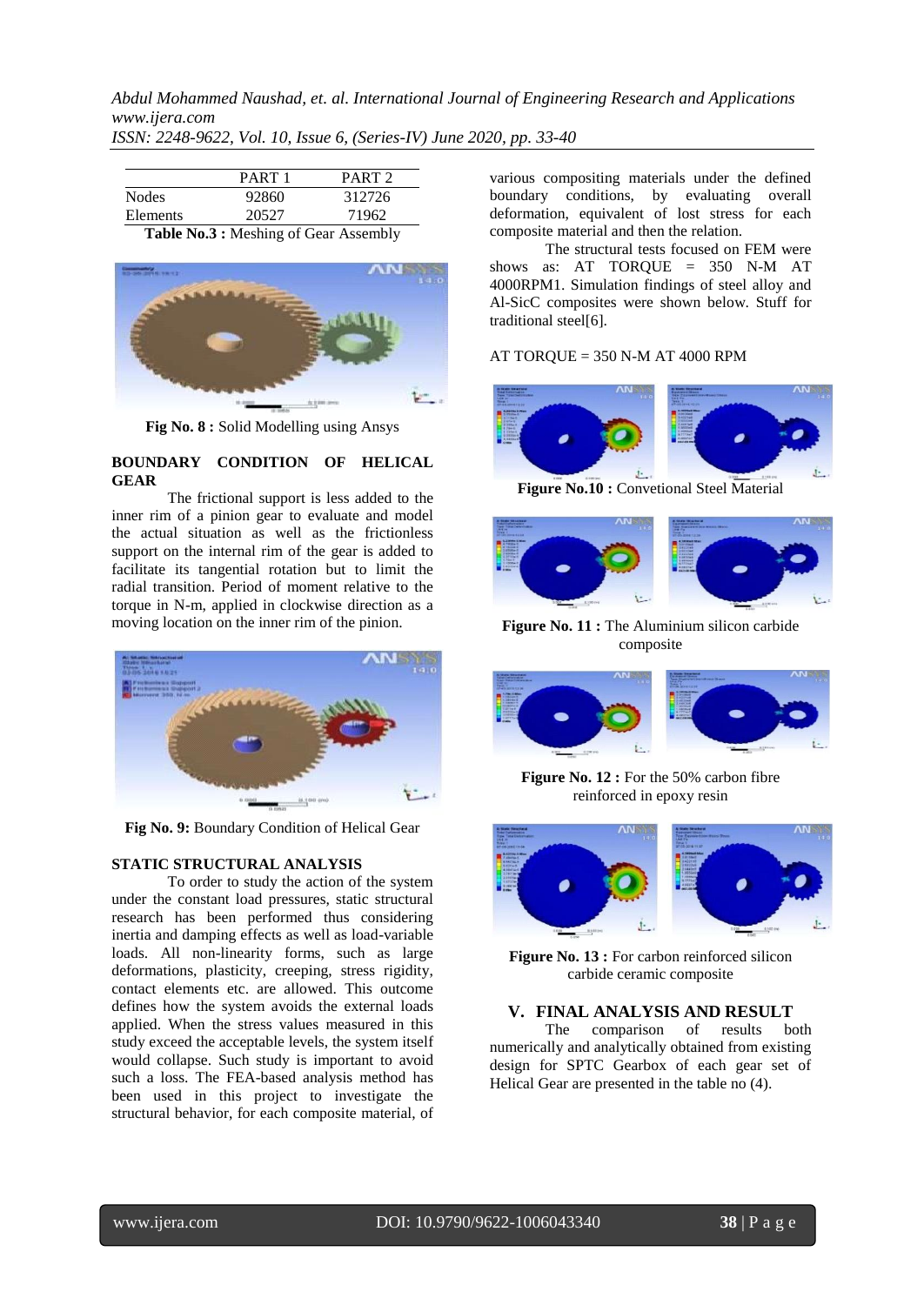*Abdul Mohammed Naushad, et. al. International Journal of Engineering Research and Applications www.ijera.com*

|  | ISSN: 2248-9622, Vol. 10, Issue 6, (Series-IV) June 2020, pp. 33-40 |  |  |  |  |  |  |  |  |
|--|---------------------------------------------------------------------|--|--|--|--|--|--|--|--|
|--|---------------------------------------------------------------------|--|--|--|--|--|--|--|--|

| <b>TORQUE</b><br><b>CONDITION</b> | EQUIOVALENT STRESS (VON -<br>MISSES) MPa |                |        |  |  | TOTAL DEFORMATION (m) |                                                                                      |  |  |
|-----------------------------------|------------------------------------------|----------------|--------|--|--|-----------------------|--------------------------------------------------------------------------------------|--|--|
|                                   | steel                                    | Al-SiC         |        |  |  |                       | c-epoxy C-SiC steel Al-SiC c-epoxy C-SiC                                             |  |  |
| 350 Nm                            | 439.2                                    | 438.64         | 439.98 |  |  |                       | 438.7 4e <sup>-5</sup> 5.3 e <sup>-5</sup> 1.78 e <sup>-5</sup> 8.43 e <sup>-5</sup> |  |  |
| 400 Nm                            | 562.5                                    | 562.125 562.83 |        |  |  |                       | 563.5 4.5e <sup>-5</sup> 6.1 e <sup>-5</sup> 1.93e-5 9.69 e <sup>-5</sup>            |  |  |
| 420 Nm                            | 590.6                                    | 589.9          | 590.25 |  |  |                       | 587.2 4.8 $e^{-5}$ 5.5 $e^{-5}$ 2.13 $e^{-5}$ 10.2 $e^{-5}$                          |  |  |

The helical gear reconstruction carried out at stage 3 found that such stresses were strong because of the point touch between the gear teeth regardless of decimal angles at the helical angle between the knotted gear. Table no (4) demonstrates the contrast of the findings obtained from the re-design of SPTC gears in both numerical and theoretical terms. A constant package is used to rebuild the helical gear as the diameter of the gear and other parameters are depending on the sensor. Touch pressures are caused by increasing helix angles.



**Fig No. 14 :** Final Analysis

## **VI. FUTURE SCOPE OF WORK**

Recommendation and future work In the light of this work, the following areas should be investigated further.

- In the field of bending in all forms in gears, such as spur, bevel or other dental designs, three dimensional statistical approaches may be researched and tested.
- Numerical research and study methods may be performed in all gearboxes, including gear boxes and bearing, with all elements in the system.
- Numerical methods for testing and analysis may be done with and without breaking teeth, surface pitting or strain on machines in mesh under complex conditions.
- More results can be achieved with different parameters like module, facet width, no. of teeth and helix angle.

## **VII. CONCLUSION**

The project aims to decrease the distribution of stress, deformation and weight of the spur gear by using composite materials when applying the gearbox. The solid model of the gears was developed in Creo 3 for this purpose. A 0-cadsoftware analysis was conducted to classify the stress produced at different loading conditions relative to each other by means of relations and parameters for five different transmission ratios and a theoretical and software dependent impedance analysis.

The method used for testing composite and steel appliances is ANSYS In order to figure out the absolute deflection, equal of misses of stress and free vibrational natural frequencies up to 10 modalities, both the content and the different assumptions, research is carried out under the static and rigid framework for the three torque levels.

- For the gearbox application, the comparison was successful between the conventional steel gear material and the composite materials for different load conditions.
- Of specific stresses determined by the Lewis bending method, the bending stress for the substance was below the allowable bending stress.
- The static study performed by Fem under specific load environments reveals that the overall deformation and stress caused in the composite are smaller in the carbon epoxy composite than other composites.

#### **REFERENCE**

[1]. Jitendra Singh Chauhan, Prof. Jai Balwanshi Prof. Gourav Gupta ," Design, Simulation And Analysis Of Helical Gear", International Journal Of Core Engineering & Management (IJCEM) Volume 2, Issue 11, February 2016,pp, 7-16